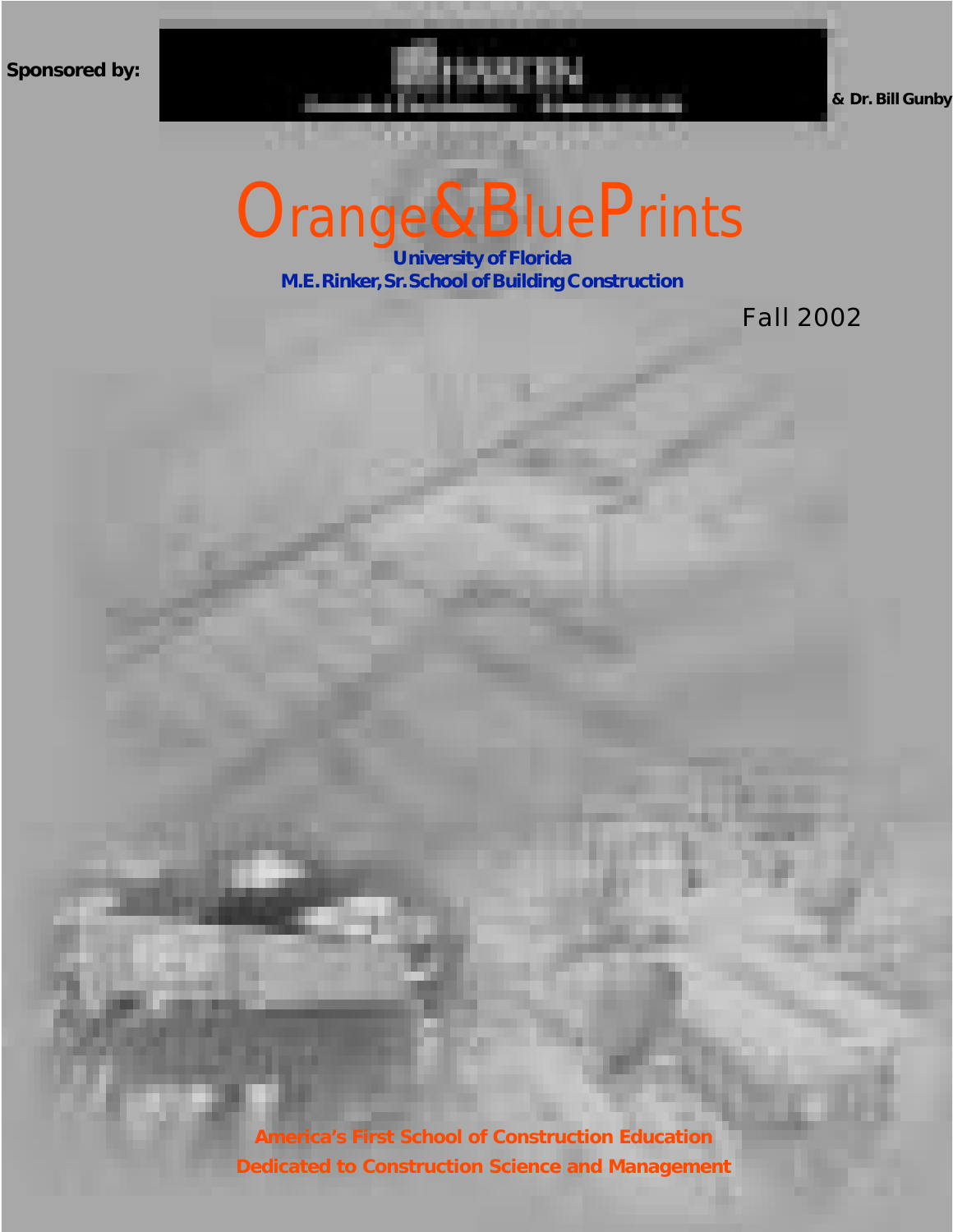

### **A Message From Dr. Charles Kibert**



The big news, as it has been for the last two years, is the progress in completing Rinker Hall. At present Substantial Completion is unofficially scheduled for the first week in December and we plan to move the faculty and administrative staff into Rinker Hall from Fine Arts C starting about December 21<sup>st</sup>. Centex-Rooney moved from their job trailer into the future Surveying Storage Room on Monday and Tuesday, November 4-5, 2002 and are now conducting their functions out of Rinker Hall. The site is in the process of cleanup and will soon be ready for parking lot and sidewalk installation and landscaping. As you can imagine we are awash in final details, from signage to floor finishes and furniture plus identifying final touches that will make the building even better than we had planned. We expect to phase in classes during the Spring 2003 semester and have mapped all our class sections from their current locations in Fine Arts B and C. The movement will be a function of when telecommunications are available and when the electronic infrastructure of the classrooms is completed.

I think you will find Rinker Hall to be not only an appropriate new home for the M.E. Rinker Sr. School of Building Construction, but also a spectacular building in its own right. Rinker Hall is a three story building with a central atrium and grand staircase leading from the ground to third floor. The skylights above the atrium provide natural light into the core of the building. Interior spaces with no windows to the outside have interior windows that allow light even into these spaces. We now have a wide range of laboratories for teaching structures, soils/concrete, and mechanical/electrical/plumbing concepts. Rinker Hall will also have an approximately 8,000 square foot outdoor walled area that we refer to as the Construction Demonstration Area. We plan on using this area for a variety of purposes: teaching, research, and Crafts Awareness Training. This spring semester we plan on providing the first formal instruction to students on crafts training, starting with masonry construction. The Concrete Masonry Association has been very supportive in assisting the faculty in creating a curriculum that will inform BCN students about how masonry craftspeople are trained and provide our students with some hands-on instruction as well as show them the differences between good quality and poor quality construction. We hope to introduce a wide variety of crafts over time and weave these modules into the coursework of the program.

Our biggest issue at present is the same one we have faced for the past year and that is completing the funding of Rinker Hall. We initiated an effort to raise \$1 million about a year ago to furnish the building and complete construction. Due to the re-siting of Rinker Hall, unexpected underground conditions, and changes to the fire protection system, additional funds were needed to complete the building. I would like to thank our generous alumni and benefactors for providing us about \$500,000 thusfar for this campaign. We still need to raise the other \$500,000 and are confident that with your support, we will be able to do this in the next several months. A special thanks to Steve Palmer, CEO of Stiles Corporation, for putting together and extensive mailing campaign directed at BCN alumni.

On other fronts, the School's newly formed Design-Build team, which participates in competitions against other universities, has done very well. For the second straight year, the length of its existence, the DB team won the southeast regional competition this past month in Birmingham. This win qualifies the team to compete in the national competition in the Spring. The coach of the team is Dr. Dennis Fukai and the team members are: Matt Kiziah (S1), Lewis Van Alstyne (J2), Paul Darrow (S1), Carolina Lara (Arch) and Kellie Kirby (J2). Congratulations to the DB team!

We look forward to seeing all of you in the coming months and showing you Rinker Hall. Thanks again for all your support – your interest and participation make the Rinker School the truly outstanding institution it has become.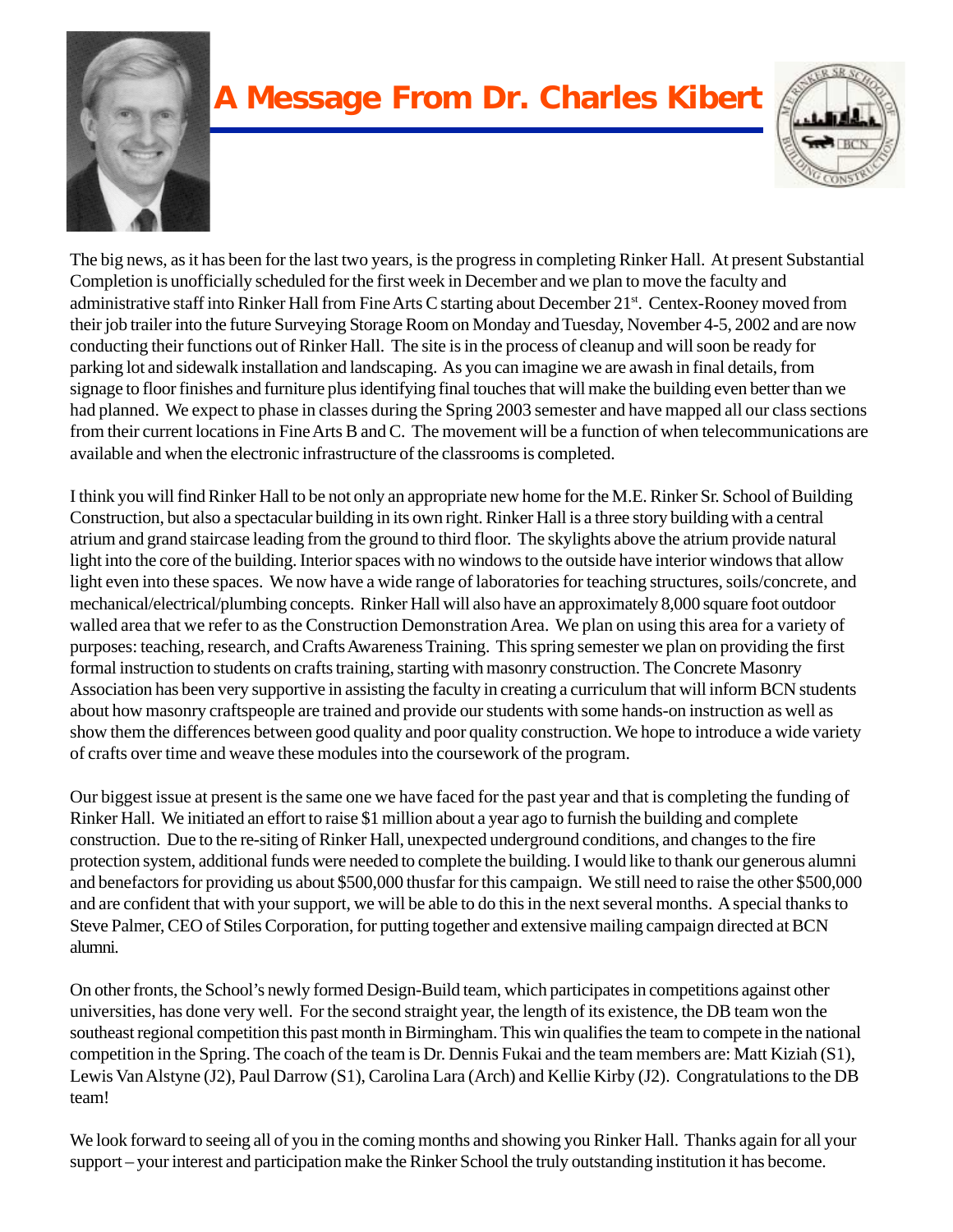## Table of contents

Rinker Hall Update ...4

Brick Paver...5

#### **BCN Centers and Programs**

Fluor Program for Construction Safety...6

Shimberg Center for Affordable Housing...7

Greening UF Program...7

Powell Center for Construction and the Environment...8

Center for Collective Protection in the Built Environment...9

#### **BCN Student News**

AGC Student Chapter...10

Germany Exchange Program...11

Construction Management Team...12

Design-Build Team...13

ABC Student Chapter News...13

#### Alumni News...14

Faculty News...16

Rinker Apparel...18

#### *EFECTIVE JANUARY 1, 2003* **ALL PHONE NUMBER FOR FACULTY AND STAFF AT THE M.E. RINKER, SR. SCHOOL OF BUILDING CONSTRUCTION WILL BE CHANGED. THE MAIN OFFICE PHONE NUMBER WILL BE**

## **352-273-1150**

#### **University of Florida M.E. Rinker, Sr. School of Building Construction**

Dean – College of Design, Construction and Planning **Dr. Jay M. Stein**

Director of M.E. Rinker, Sr. School of Building Construction **Dr. Charles J. Kibert**

Associate Director and Director of Undergraduate Programs **Dr. Robert Cox**

Director of Graduate and Distance Education Programs **Dr. Raymond Issa**

#### *Center Directors*

Shimberg Center for Affordable Housing **Dr. Robert Stroh**

Powell Center for Construction and the Environment **Dr. Abdol Chini**

Center for Collective Protection in the Built Environment (Tentative New Center) **Dr. Kevin Grosskopf**

#### *Program Directors*

Fluor Program For Construction Safety **Dr. Jimmie Hinze**

Greening UF Program **Mr. Dave Newport**

**M.E Rinker Sr. School of Building Construction 101 Fine Arts Building C PO Box 115703 Gainesville, FL 32611-5703 Phone: 352-392-5965 (Until December 31, 2002) 352- 273-1150 (Effective January 1, 2003) Fax: 352-392-9606 www.bcn.ufl.edu**

### **Orange&BluePrints**

Joyce de Guzman *Editor*

# **SPONSORS:**

**Dr. Bill Gunby**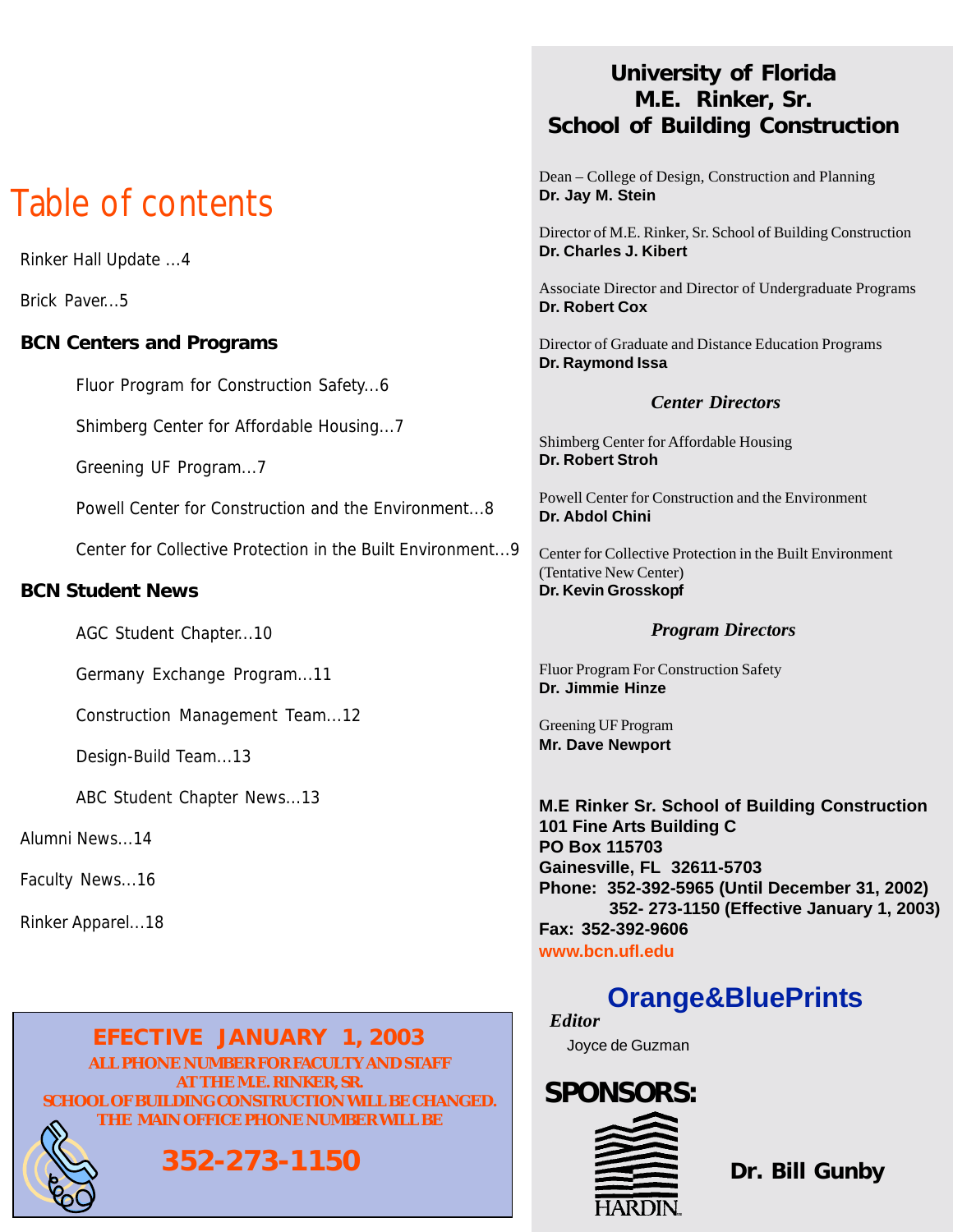

## **RINKER HALL UPDATE**

It has been more than a year since the construction of Rinker Hall began. The official ground breaking was held August 16, 2001 marking the beginning of what will be the new home for the M.E. Rinker, Sr. School of Building Construction.



At this point, the building is more than 90 percent completed. Work by the subcontractor is rapidly bringing the building from drawings to physical reality. Allen Spears Construction Co. has been adding the finishing touches on the brick façade, which is located on the west and south sides of the

building. Kistler McDougal has nearly concluded the installation of the metal panels on the exterior of the building. Lake Glass has completed the installation of the storefront and curtainwall glass systems and has installed all the operable windows for the classrooms. Oasis Landscaping has been chosen as the subcontractor to carry out all the work involved in the landscaping and irrigation of Rinker Hall, the major feature of which will be palm trees on the west side and southwest corner of the building.



In terms of the interior of the building, Olympic Painting has completed priming and painting of the second and third floor classrooms. Suncoast has begun installation of the ceiling grid on the second and third floor classrooms. Installation of insulation and drywall is near completion throughout the entire building.

In mid-December 2002, the building is expected to be substantially completed and classes are scheduled to begin in the new building during the spring semester.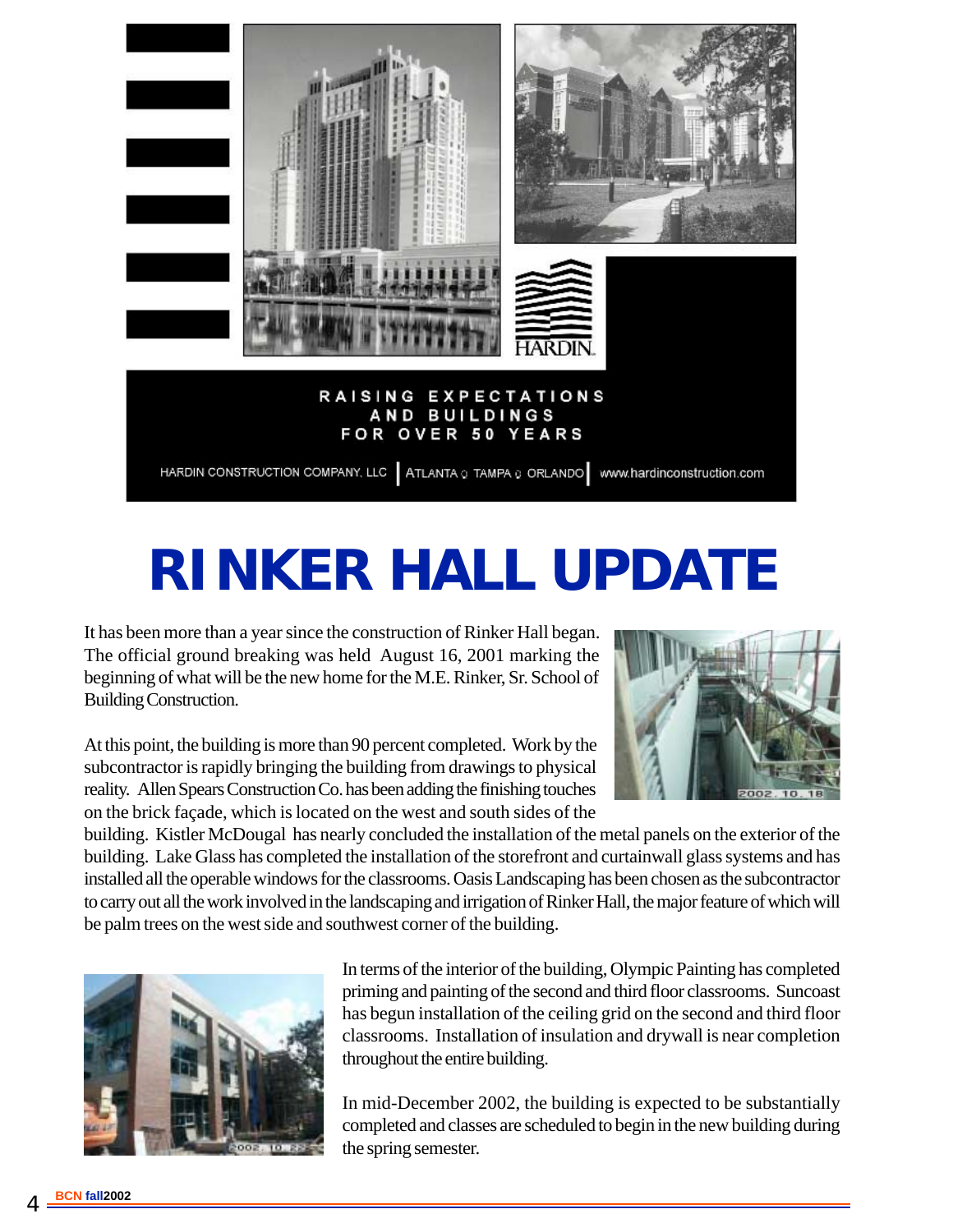

## Help Build the Future with the BCN Brick Paver Campaign!

**Want to have your name in Rinker Hall, the new home of the M.E. Rinker, Sr. School of Building Construction? Buy a brick paver, support your school, and have your name etched in stone for the world to see!**

**The 4" x 8" brick pavers are available to students, alumni and friends for \$125.00. There is a 3 line limit, with a 16 character limit per line. Each space, period or other such punctuation is considered a character.**

**Please fill out the information as you want it to appear of the paver.**



**Please make checks payable to U.F. Foundation. Do NOT send cash.**

Send checks to: University of Florida M.E. Rinker, Sr. School of Building Construction PO Box 115703 Gainesville, FL 32611

| Number of Bricks Ordered: |  |
|---------------------------|--|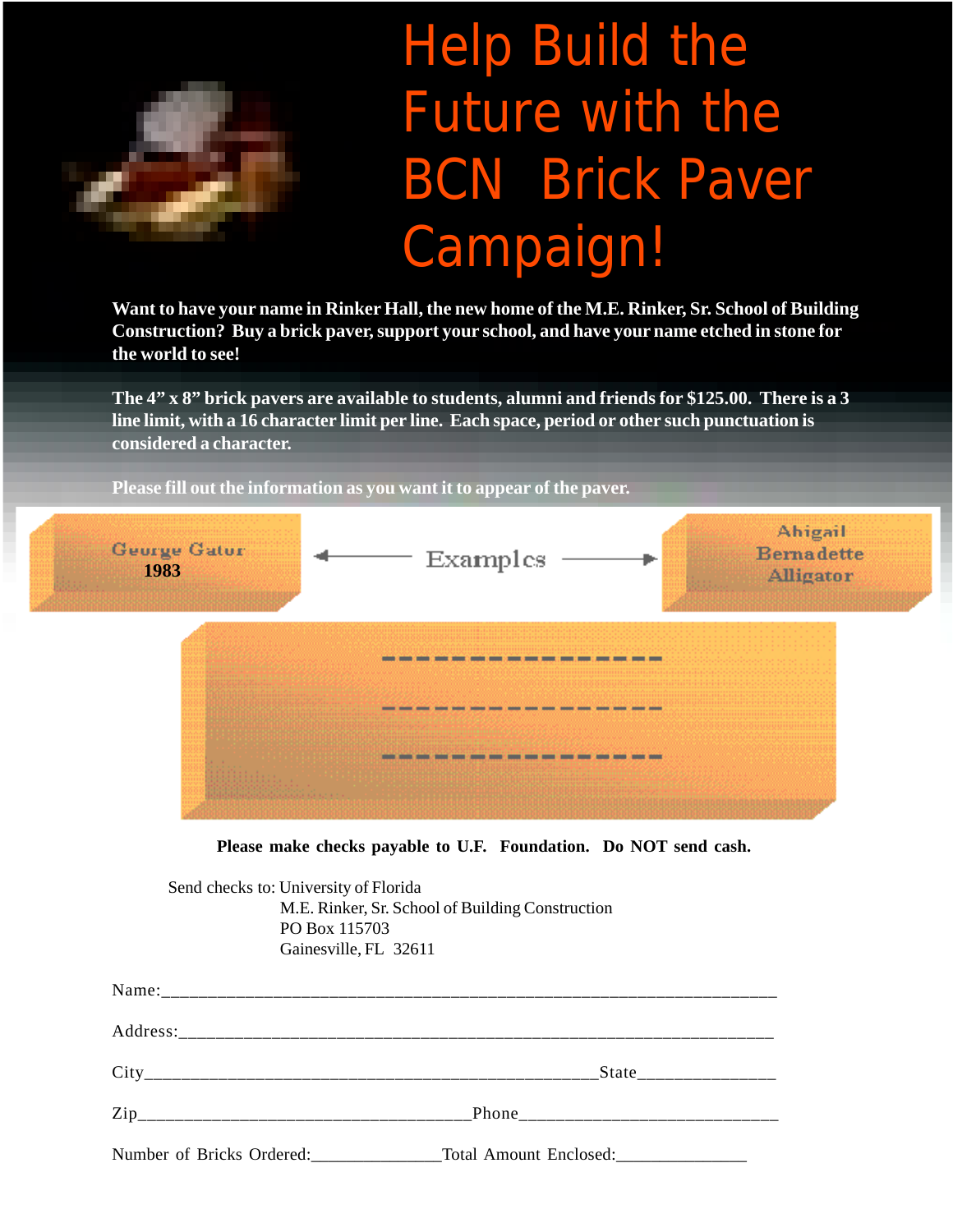

## **Fluor Program for Construction Safety**

contact: Dr. Jimmie Hinze hinze@ufl.edu

The Fluor Corporation carefully selected 15 of its safety professionals and sent them to the second class for the Certification for Professional Safety Management course that was held at the University of Florida campus this past October. The course was intensive with classes beginning on October 5 and ending on October 11. The course covers many of the fundamentals of the OSHA regulations but this class goes much further. The course is an in-depth treatise on how to set up a project to achieve the objective of zero accidents. In fact, Fluor has had such success in its safety mission that the objective has now become



**Fluor Corporation participants complete their Certification for Professional Safety** Photo: R. Issa

one of pursuing the goal of zero incidents.

The primary instructors and organizers for the classes were Rick Florence (Fluor office in Sugarland, Texas), Ron Nunez (Fluor office in Greenville, South Carolina) and Dr. Jimmie Hinze of the Rinker School. Some lectures were also provided by Frank Aleman and Gary Tominek, both from Fluor.

While the course is intense, with homework assigned most evenings, there is also time for some fun and enjoyment. In fact, some of the class sessions are conducted as games that have a true learning component. During the week-long course, each of the participants is assigned to a team. The team members work together during the week on various assignments. Since the Fluor participants come from various locations within the United States, this course helps to broaden the network of contacts that each of the participants will have in the Fluor organization. The course was regarded as a tremendous success, just like the first course.

A.B. Robinson, Vice President of Fluor Corporation, attended the classes for the last two days and participated in the graduation ceremonies for the course. The Rinker School is proud of its close relationship with the Fluor Corporation and looks forward to the next course to be offered during the next semester.

**PURCHASE YOUR SIGMA LAMBDA CHI POLO!**



Available Colors: **White** Light Tan Light Gray **Navy** Red Sand

**Sizes: S - XL \$25.00**

**To Purchase:** Please contact Dr. Leon Wetherington at lwether@ufl.edu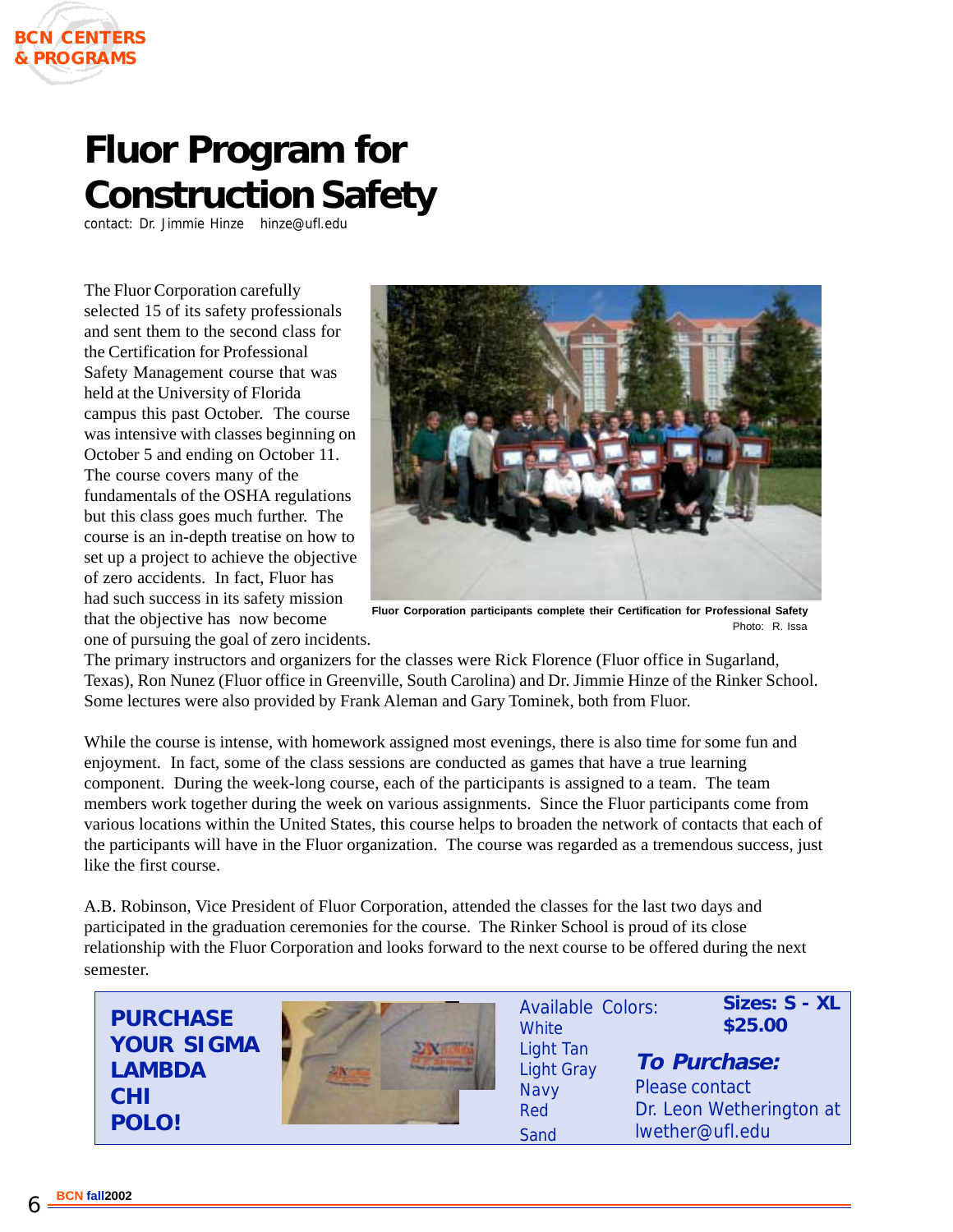

## **Shimberg Center for Affordable Housing**

contact: Dr. Robert Stroh stroh@ufl.edu

In 1998 the Shimberg Center for Affordable Housing in the Rinker School of Building Construction entered into a contract with the Florida Department of Insurance to construct a series of regional Windstorm Damage Mitigation Training & Demonstration Centers. The third facility was completed in 2002 in St. Augustine on the grounds of the St. John's County Cooperative Extension Service.



As with the facilities that have been completed in St. Lucie County and in Escambia County, the St. John's County building is constructed with polystyrene insulating concrete forms, impact resistant glazing, three types of shutters, high-wind resistant shingle roof covering, and a reinforced garage door. Cut-away wall sections provide visitors to the building with visual access to the internal wall and roof construction and reinforcing.

The Institute of Food and Agricultural Sciences' extension service faculty will manage the use of the buildings and will facilitate the educational programming conducted in the facility.

A fourth and final training and demonstration facility is being planned for the Broward County Cooperative Extension Service site located in Davie, Florida.

## **Greening UF Program Update**

contact: Dave Newport dnewport@ufl.edu

Of major note to the entire university, the recommendations of the UF Sustainability Task Force (co-chaired by Dr. Kibert, staffed by Greening (GUF) director Dave Newport), were unanimously approved by the Faculty Senate in October and sent to the President for implementation.

President Young indicated in a meeting with task force leaders last month that he supports the plan to make UF a global leader in sustainability. The task force is now writing an implementation plan that will detail how each of the 45 fairly sweeping recommendations will move forward.

The task force was first proposed and designed by GUF in 2000. The text of the recommendations is available at http://www.sustainable.ufl.edu

In a related matter, GUF's publication last year of the first sustainability indicators report for a university written to global business standards has turned some heads. GUF director Dave Newport is now on a team together with Dartmouth College's head of research Larry Litton, the assistant director of the United Nations Environmental Programme, Bill Mansfield, and the director of the University Leaders for a Sustainable Future to further develop this standard for use by other universities. The team is working with the international business community to create a custom "sector supplement" for universities worldwide based on UF's report. This supplement would standardize sustainability reporting globally among universities such that benchmarking and leadership initiatives could be quantified. The aim is to be able to demonstrate UF's advances in these areas as the sustainability agenda is implemented here and UF moves toward a global leadership position.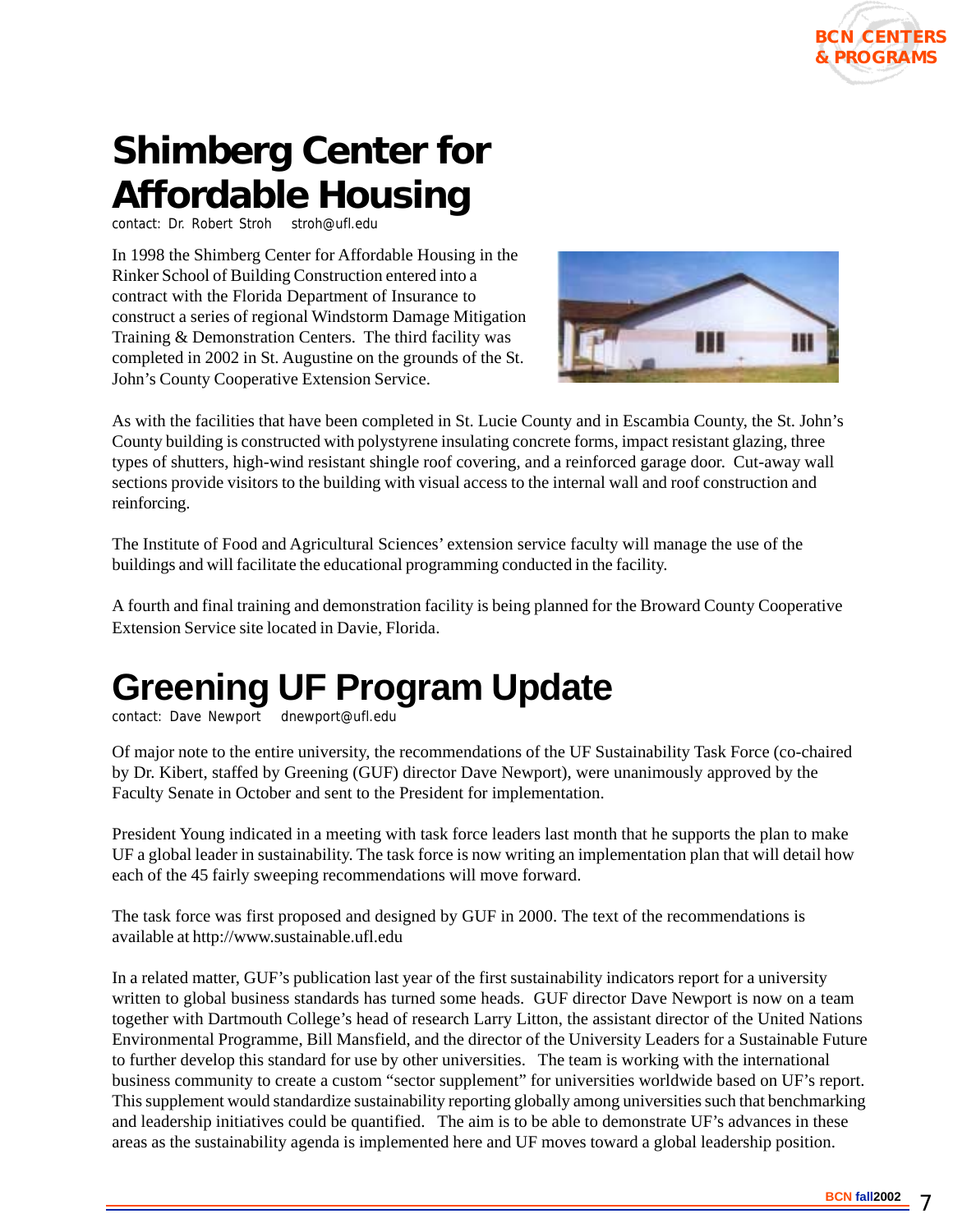## **Powell Center for Construction and the Environment**

contact: Dr. Abdol Chini chini@ufl.edu

The demolition of buildings produces enormous amounts of debris that in most countries results in a significant portion of the total municipal waste stream. Deconstruction is emerging as an alternative to demolition around the world. Deconstruction is the systematic disassembly of buildings in order to maximize recovered materials reuse and recycling. While the process of demolition often leads to the mixing of various materials and contamination of non-hazardous components, deconstruction is actually the source separation of materials.

The Powell Center for Construction and Environment at the University of Florida, one of the pioneers in research and development of technology on building deconstruction, is organizing the  $11<sup>th</sup>$ Rinker International Conference on Deconstruction and Materials Reuse to be held on May 7-10, 2003 in "Rinker Hall" on the campus of the University of Florida. This event is in conjunction with annual meetings of Task Group 39 of the International Council for Research and Innovation in Building Construction (CIB) and the Used Building Materials Association of North America (UBMA). Several international, national, and local organizations are co-sponsoring this conference including, United Kingdom Building Research Establishment (BRE), French-German Institute for Environmental Research (DFIU), Delft University of Technology, US Environmental Protection Agency (EPA), US Army Corps of Engineers Civil Engineering Laboratory (CERL), USDA Forest Products Laboratory (FPL), Florida Department of Environmental Protection (DEP), RecycleFlorida Today (RFT), Alachua County Waste Management Division, and City of Gainesville Public Works Department.

The objective of this conference is to provide information about worldwide

building deconstruction and materials reuse programs that address the key technical, economic, environmental, and policy issues needed to make deconstruction and reuse of building materials a viable option to demolition and landfilling. Themes selected for the conference include, deconstruction techniques and tools, deconstruction case studies, deconstruction and materials reuse business development and marketing, deconstruction environmental health and safety and hazardous materials, reuse and recycling opportunities and constraints, design for deconstruction and materials reuse, regulatory and policy issues, and military base deconstruction.

Authors/presenters are invited to submit an abstract of up to 150 words for presentation and/or publication on one of the conference themes not later than November 30, 2002. Submission should include the paper/ presentation title, authors/ presenters (with affiliations), address, telephone, and e-mail address of the corresponding author/presenter, and an abstract of the paper/presentations. Please indicate if the submission is for presentation only or for presentation and publication. Deadline for submission of abstracts for presentation only is January 15, 2003.

The conference provides an opportunity for businesses, public institutions, and publishing houses to showcase tools, books, journals, other products, and services to a diverse audience in the public and private sectors with a demonstrated interest in sustainable construction.

#### **Activities of Powell Center for Construction and Environment**

The Powell Center for Construction and Environment recently completed the organization and conduct of a national landscape design competition supported by the National Endowment for the Arts New Public Works Program. The competition generated designs for the West 6th Street Rail Trail as the "Gainesville Eco-History Trail." The design competition was conducted in partnership with the City of Gainesville and ninety-nine firms requested the competition package. An internationally renowned jury came to Gainesville to jury the nineteen entries received from across the US and the UK. The top three awards all went to Florida firms, two of the three from Gainesville.

The Powell Center continues to be very active in the field of deconstruction, in particular the management of obsolete WW-II era military buildings. Brad Guy spent 10 weeks this past summer at Ft. Campbell, KY dismantling a variety of buildings ranging from warehouses, barracks and administrative buildings, alongside Austin Habitat for Humanity and Americorps NCCC, and conducting research on behalf of the US Army Construction Engineering Research Laboratories (CERL) and the US EPA.

The Powell Center has been awarded a grant from the US EPA Innovative Grants Program for a project entitled "Deconstruction and Design for Reuse" whereby the dismantling of a woodframed structure in Gainesville will be coupled with the design of an addition to the Reichert House, based upon the architecturally appropriate and maximum reuse of recovered materials. On November 8, 2002, representatives from US EPA Headquarters and the Florida Department of Environmental Protection hosted a press event in Gainesville highlighting deconstruction and EPA's support of this innovative building materials waste reduction strategy.

Other current projects at the Powell Center include a research survey of the building deconstruction and materials reuse industries and working with the Department of Defense and other agencies on methods of building dismantlement to optimize building removal while meeting goals of materials recovery in an expeditious and costeffective manner. Future projects include working with the City of Gainesville on its green building program and Brownfields redevelopment.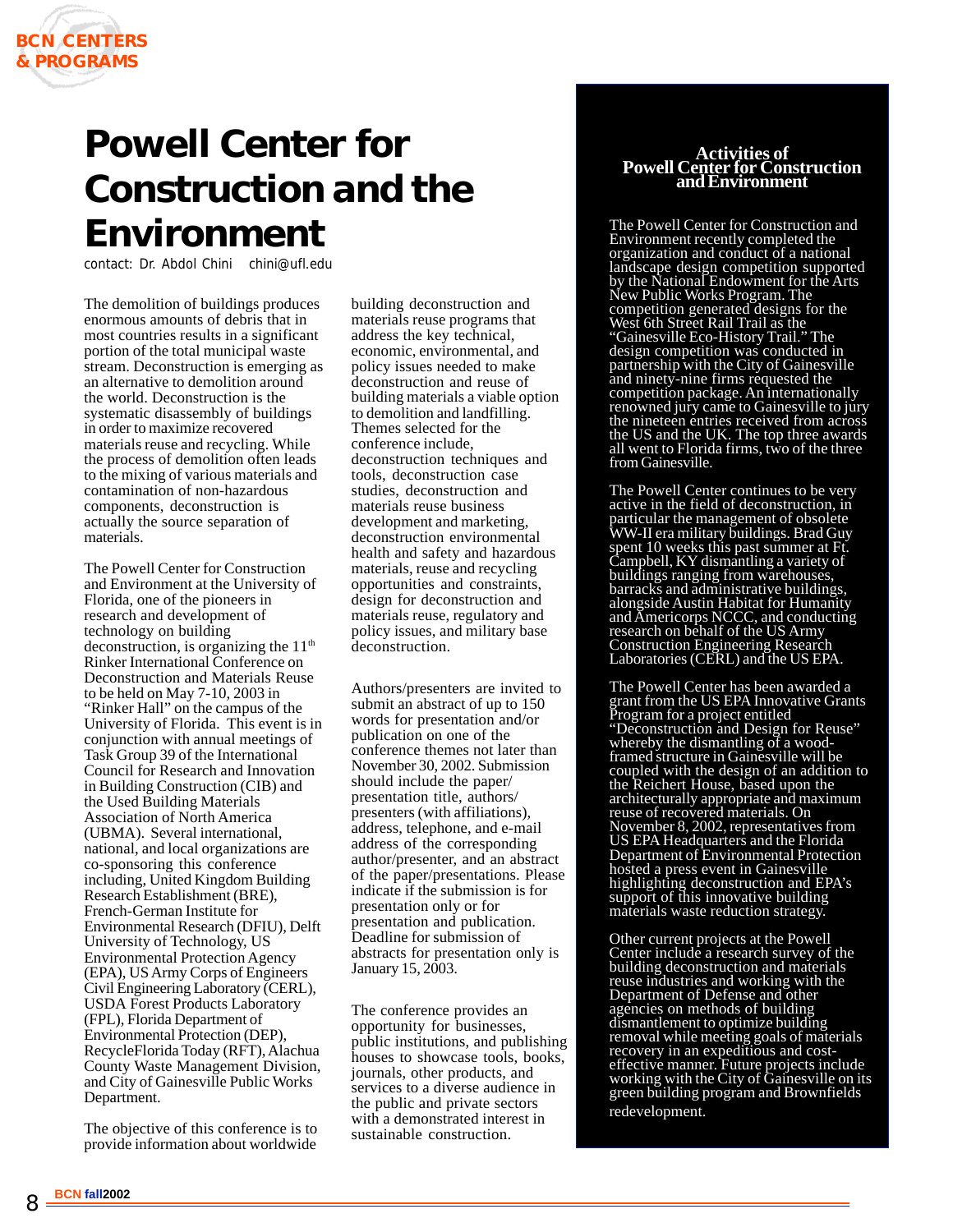## **Center for Collective Protection in the**

**Built Environment**

**(Tentative New Center)**

contact: Dr. Kevin Grosskopf kgro@ufl.edu



On 22 October 2002, the Rinker School's newest center held the Collective Protection Workshop, an exchange among key federal, state and regional counter-terrorism experts on the topic of full spectrum threat assessment and protective technologies for at-risk buildings and infrastructure. As tragically demonstrated by September 11, 2001, the United States faces the formidable challenge of protecting its population and commerce centers, mass transit, utilities, food supply, government and military operations centers from a multitude of terrorist threats ranging from conventional explosives to bio-terrorism to information system attack. Each of these threats embodies the need to gather surveillance, intelligence and interdiction capability as well as provide new levels of physical protection and post-incident recovery.



**BCN CENTERS & PROGRAMS**

**Dr. J. Cattani, USF Biodefense Center**

Together with the Department of Defense, FBI, ATF, FEMA and members of the Florida Domestic Security Task Force, The Rinker School and 13 other UF colleges and departments discussed new methods and technologies to address the threat of terrorist use of weapons of mass destruction (WMD) to include new building design, construction and retrofit methods. The Rinker School will serve to transition high-tech research in the natural sciences to proven building products for the government and private industry. Special focus is being devoted to technologies that have dual-use applicability. These technologies may include new blast-resistant building materials for improved hurricane survivability, new reactive wall coatings designed for biological and chemical warfare agents to combat tuberculosis and other common spore-



**G. Laventure, U.S. Dept. of Defense, Force Protection Group**

forming diseases in hospitals and prisons, new "sick" building HVAC filtration and disinfection devices, and new emergency power systems for everyday demand-rate reductions and power quality improvement.

Undoubtedly, the events of September 11, 2001 will rapidly reshape the complexion of the building design and construction industry, much in the same way the environmental and ADA (Americans with Disabilities Act) legislation of the 1970's and 1980's did. As a nationally recognized industry leader with faculty representing nuclear and mechanical engineering, civil and structural engineering, materials science, law, and occupational health and safety, the M.E. Rinker School of Building Construction stands ready to guide the construction industry through perhaps its most important challenge to date.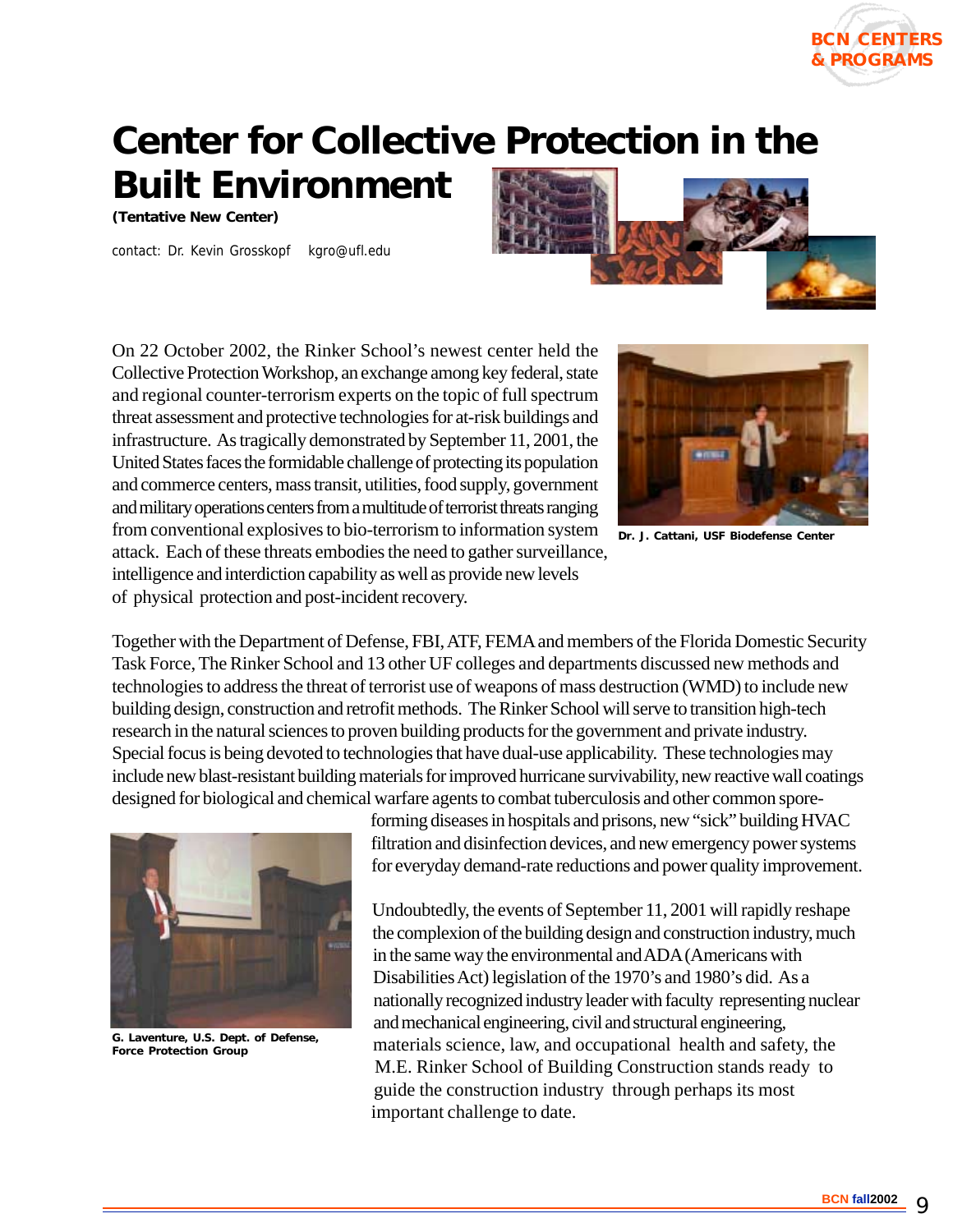

#### **AGC Student Chapter Works Industry Sponsorship of 2002 Fall Welcome Reception**

Every semester the Rinker School of Building Construction hosts a New Student Welcome Reception for incoming juniors, introducing them to the school's faculty, staff, and student organizations. The Fall 2002 reception was held at University Center Hotel in Gainesville on September 4, 2002 and was sponsored by the East Coast and South Florida Chapters of the AGC as well as Turner Construction Company and Perry-Parrish Incorporated.

Highlighting the evening was a 3-D computerized tour of the 3-year, \$50 million Ben-Hill Griffin Stadium renovation performed by the Turner-PPI joint venture. The presentation was part of the original winning proposal presented to the University Athletic Association in 2000. Students were held spellbound by the complexities of the project; the first ever undertaken during the course of a football season, and the joint-venture concept itself. The presentation represented a changing trend in industry and teaching at the Rinker School by placing added emphasis on communication and CM skills for negotiated work.



**Photo (left to right): Anne Marie Sowder, Vice-President; David Pye, President; Nick Freese, Secretary; Cameron Rahe, Historian and Technology Coordinator; Greg Schlabach, Treasurer; Eric Huston, Volunteering and Events Coordinator.**

The University of Florida's student chapter of AGC presented its new executive board at this event, and President David Pye took the opportunity to speak about AGC and to recruit 35 new students. The goal for the University of Florida Student Chapter of the AGC in 2002-2003 is not simply to sustain its 60 members, national awards, and \$30,000 of scholarship and community service grant support from 2001-2002, but to increase its membership and presence in industry and within the community.

#### **Ben Hill Griffin Stadium Renovation Project "Did you know"…**

- **\* That if all the blueprints printed for the stadium renovation project to date were laid side by side, they would cover the football field almost 10 times, some 515,000sf?**
- **\* That each of the new pre-cast raker beams that support the new Press Level are connected to the concrete columns by eight steel tendons each stretched by a force of 166,000 lbs, or enough to lift 4 fully loaded semi-trucks off the ground?**
- **\* That if all of the concrete placed on site were used to construct a standard pedestrian sidewalk, it would extend from Gate 1 of the "Swamp" to downtown Ocala, some 40 miles and 7,000 cubic yards of concrete?**
- That more than a half-dozen M.E. Rinker graduates are managing the project for Turner-**PPI, and as many as a dozen more supporting the project as subcontractors and vendors?**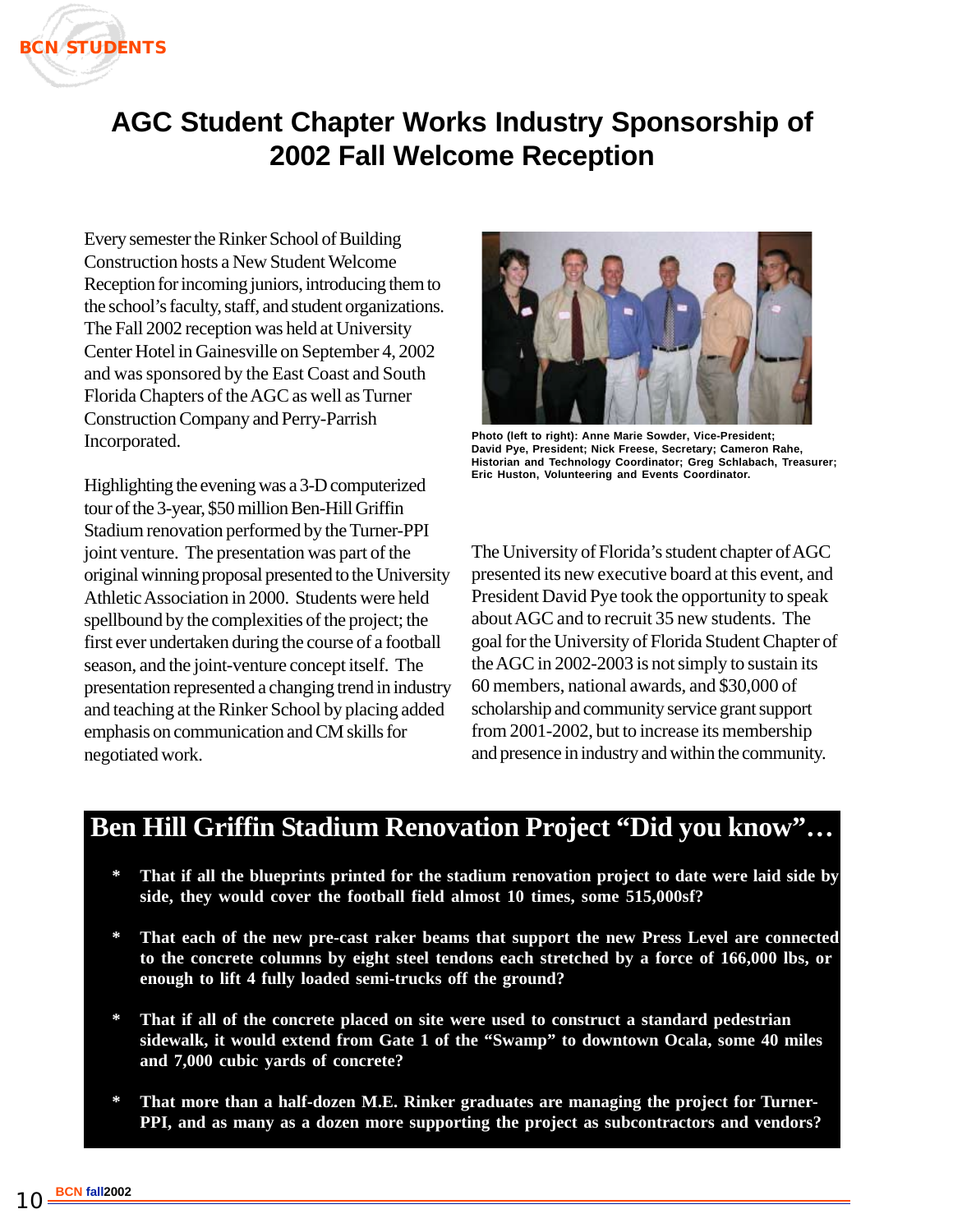

## **BCN INTERNATIONAL EXCHANGE PROGRAMS**

### **Germany Exchange Program**

contact: Dr. Jimmie Hinzie hinze@ufl.edu

The Germany exchange program is now in its fifth year. This past May, eight students from the University of Florida journeyed to Germany and spent three wonderful weeks in this immersion class. The students get a quick introduction to the geography, history, government and customs of the Germans. The formal classroom lectures are interspersed with field trips to various points of interest including castles, magnificent churches, a canal that crosses over a major river, an open air museum containing many restored buildings from the past six centuries, and various construction sites including residential projects, commercial projects, tunnels, and restoration projects. This year the class also visited a facility where photovoltaic cells are manufactured. The last week of the class consisted of the standard tour that includes a visit to a former concentration camp and various sites in Berlin of historic importance, along with construction projects. The tour then continued to Potsdam, the site of the Potsdam Treaty between the Soviet Union, Great Britain and the United States. Also, in Potsdam the students are treated to a tour of the Palace of Frederick II, the great king of Prussia. The trip continued to Dessau, the home of the Bauhaus movement. The students are able to walk through several structures that are built in the Bauhaus style. The last major stop on the tour is Dresden. This is a wonderful city that is located on the banks of the Elbe River. In Dresden the students toured the construction site of the Frauenkirche, a magnificent church under reconstruction that was turned to rubble during WWII.

This fall, eight students from the Fachhochschule Lippe in Detmold, Germany came to the



Gainesville campus and enrolled in several of the classes offered within the Rinker School. Since several of our students had been to Germany in May, the German students found that they already had friends in the Rinker School. The Rinker School is currently making plans for next May when a group of University of Florida students will again participate in the enjoyable program for which they will earn three upper division elective credits. The program is coordinated at the University of Florida through Dr. Jimmie Hinze of the Rinker School.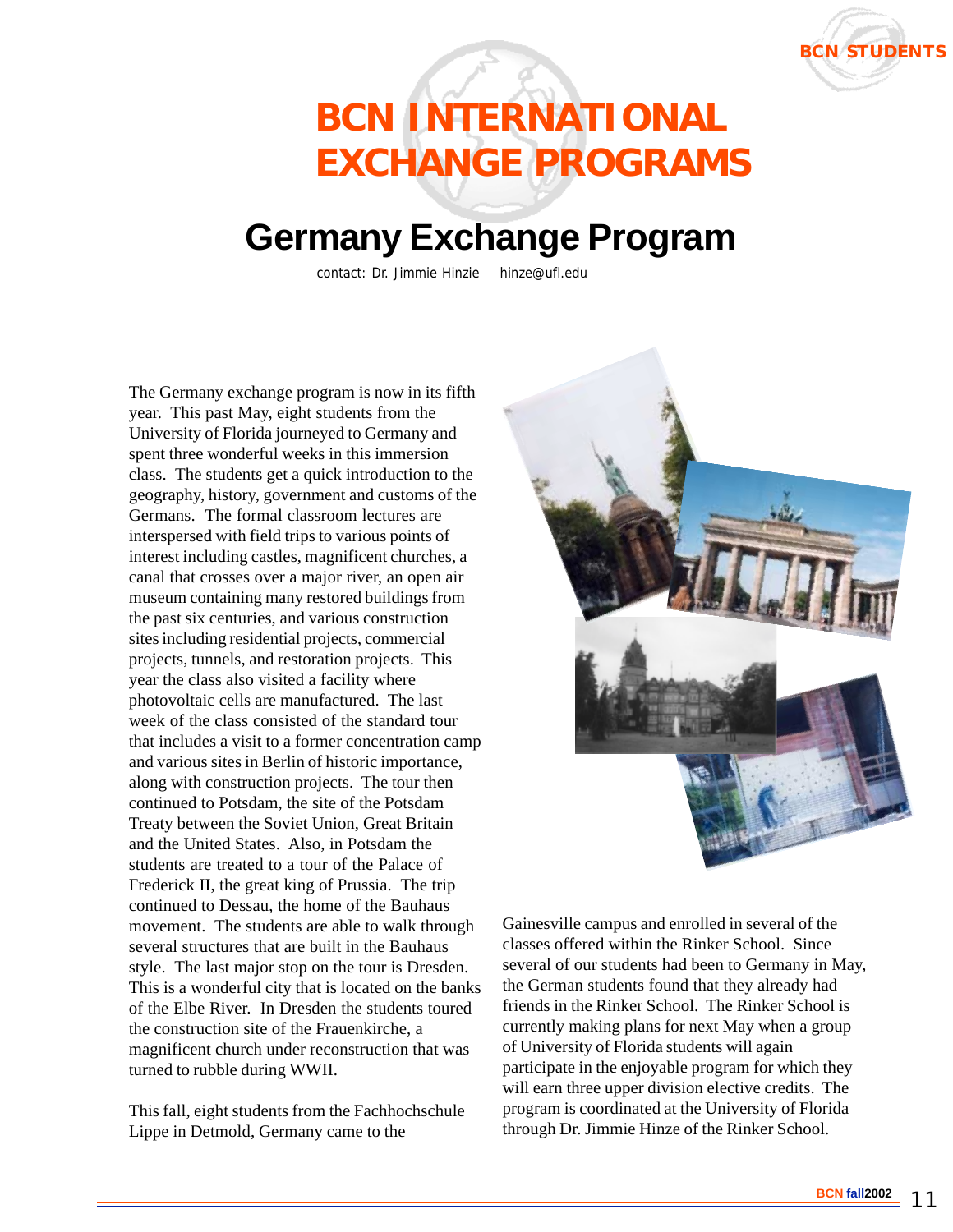

#### **CONGRATULATIONS - CONSTRUCTION MANAGEMENT TEAM!**

 This year the Construction Management Team is happy to announce it has two corporate sponsors. For the fourth year in a row, Centex-Rodgers will sponsor the team for the ASC / AGC Regional Competition. Our newest sponsor, London Bay Homes, is

sponsoring the team for the NAHB National Competition.

 The team members, pictured on the right, are: Josh Jolin (S1), Gannon Olmert (S1), Christain Roux (S1), Robert Cox, Roman Buckner (J1), Jason Bartlett (S1), Amy Hornsby (S1). Amy and Gannon serve as the team's co-captains.

The Team is busy preparing to defend last year's 2nd place regional finish. Preparation includes many hours on the weekend working on "projects", completing estimating exercises, preparing databases, and developing presentations. The competition involves



the development of a full project response to actual commercial and housing projects. In each case the team develops complete estimates, cost loaded schedules, cash profiles, strategic plans, marketing strategies, and a full presentation to a panel of industry judges. The ASC / AGC competition requires the team to prepare their entire response to the RFP while on-site within 12 hours. The NAHB response is completed during the holiday break in December. The actual project managers for the project used in the competition serve as one of the judges.

 The ASC / AGC Regional Competition is scheduled for November 1-3 in Birmingham, while the National NAHB Competition will take place in Las Vegas in February. Dr. Cox and the members of the Management Team would like to express their thanks to Centex Rodgers and London Bay Homes for their support. If you have any questions about the Construction Management Team, please contact the team's coach / faculty advisor, Dr. Robert Cox. The Construction Management Team competed in the ASC Regional Competition in Birmingham Nov 1-2. The student team worked on the Burger King Corporate Offices in Miami. The team represented the Rinker School well by having two members recognized among the top four presenters. Gannon Olmert and Roman Buckner were awarded "Honorable Mention" for the best presenters among the seven teams participating.

The team is currently preparing the National Association of Home Builders competition packet which will be presented on January 19th in Las Vegas. This year, there are 35 colleges involved in the competition.

#### **THE BUILDING CONSTRUCTION CAREER FAIR February 11, 2003 9:30 AM – 1:30 PM Stephen C. O'Connell Center**

Or contact the Job Placement Coordinator (352) 392-7538 For more information, check out our website at: www.bcn.ufl.edu (click on Job Placement)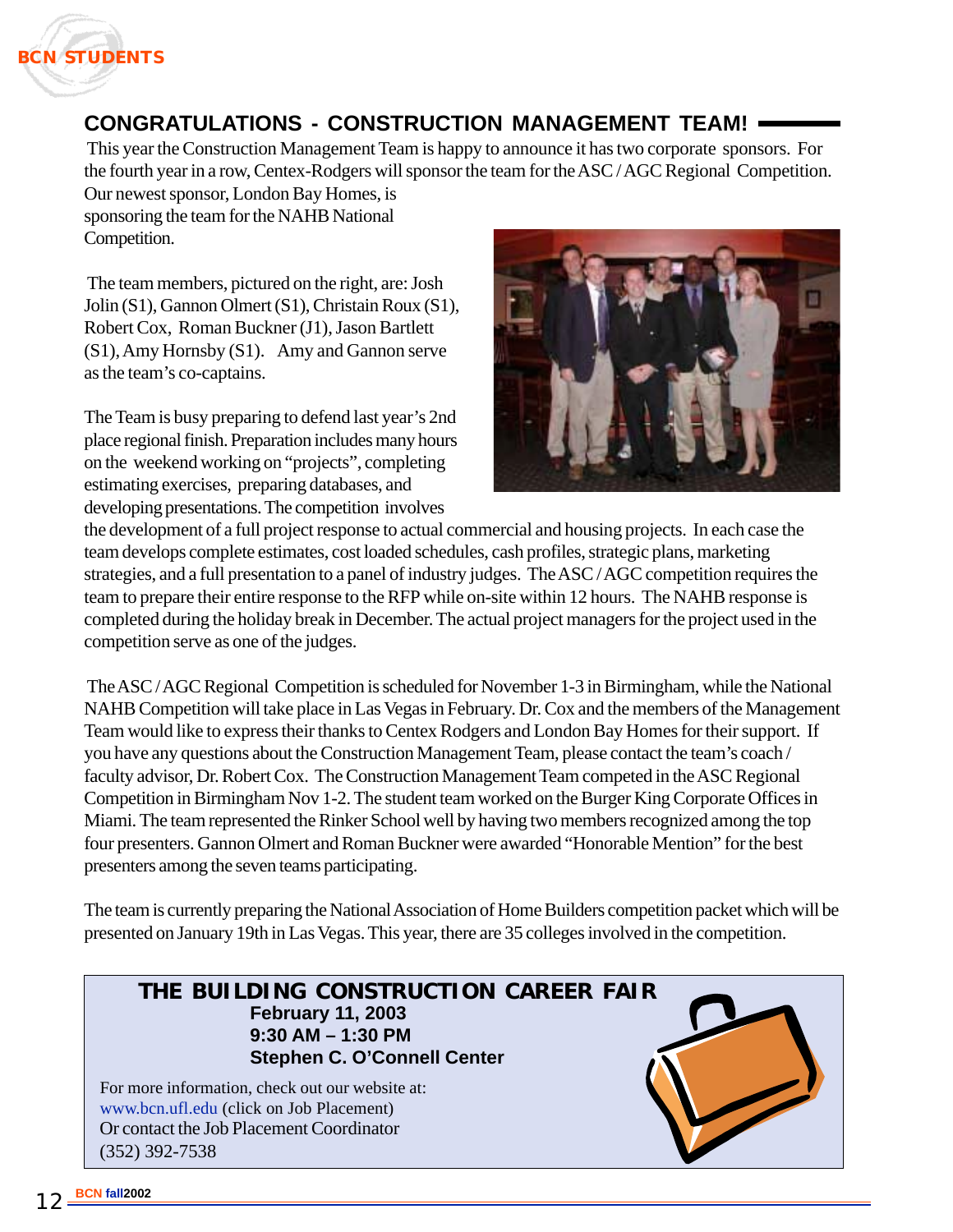

#### **DESIGN-BUILD TEAM TAKES ANOTHER FIRST**

With sponsorship from the AGC Ed Proefke Endowment, a group of Gators at the Haskell Company, and two state chapters of the AGC, the UF Design Build Team won another first place at the Region II ASC/ AGC Student Design Build Competition in Birmingham.

 The team members are pictured at right, Lewis Van Alstyne (J2), Carolina Lara (AR), Paul Darrow (S1), Kellie Kirby (J2), and Matt Kiziah (S1) presented an excellent and very professional written solution for a museum restoration. Their almost flawless oral presentation was made before a panel of industry architects and construction managers after more than 24 hours of being locked up in a hotel room together.

The team prepared a 33 page RFQ for their fictitious company prior to the competition and then received programmatic criteria as an RFP issued by Doster and McCarthy Construction early in the morning on the first day of the event.



The existing French Renaissance structure in the RFP was four stories above ground with a full basement. The challenge was to convert the building and present both design and construction solutions for public and administrative areas, security, fire protection, and museum quality MEP engineering. The students spent two weeks researching and preparing for the problem, interviewing museum officials, owners representatives, design-builders, faculty, architects and engineers.

The students analyzed the structure, created multiple design solutions, extensive construction models, and generated estimates and schedules for a fully integrated "fast-fact" approach for both design and construction. Their GMAX proposal included demolition, design, construction, and FF&E coordination.

The team will now travel to the ASC/AGC National Student Design-Build Competition in the Spring of 2003 to compete against the other regional winners. Preparation for the National Competition began the moment the first place award was announced. These students are determined to represent the University of Florida as the nation's best design-build team.

#### **ABC Student Chapter News**

This semester the ABC student chapter started off in a smashing way. The opening social at The Ale House was a success and new students were introduced to the members of ABC. So far there have been two meetings, each with a different twist. The October meeting was a roundtable discussion with the MEP subcontractors on the new Rinker building. This discussion included Bill Foley, Sr. and Bill Foley, Jr. both from Miller Electric Company, Tom Smith from W.W. Gay Mechanical, and Henry Leon from Brown Automatic Fire Sprinklers. These gentlemen gave the members great insight on the complex coordination of such a project.

However the semester is not over. There are still plenty of events in which to become involved. The officers of ABC have planned a Halloween party, a philanthropic event, and a pool tournament. The faculty advisor for ABC is Dr. Robert Cox. The liaison to the Gulf Coast Chapter is Bob Hendrix. Adam Verducci is president, Joel Kaplan is vice president, Robbie Tiedeman is treasurer, and Jaime Pratt is secretary. The student chapter is currently selling BCN merchandise. Contact Joel Kaplan at Joelfkaplan@aol.com for availability and prices.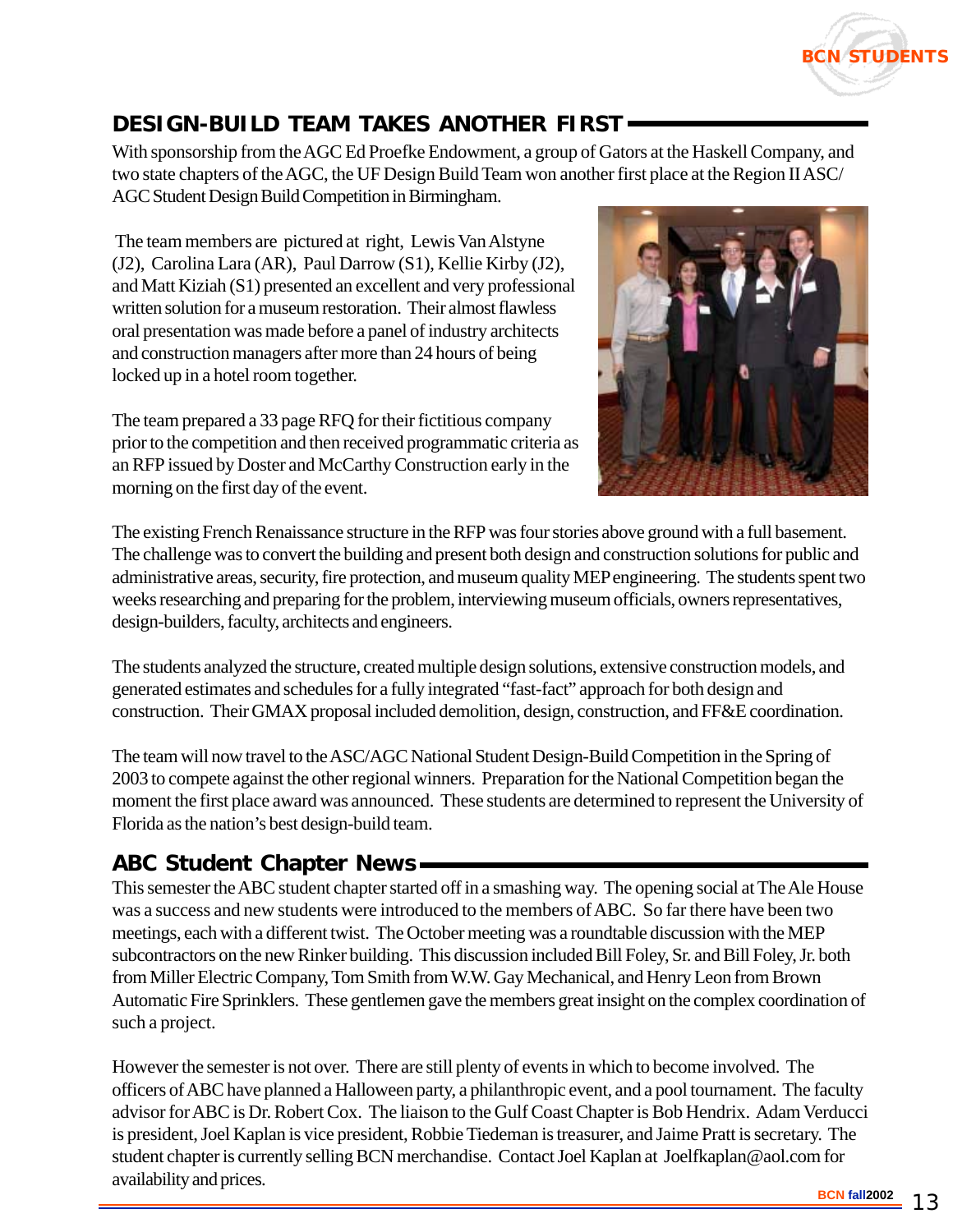

## **Alumni News**

**Gary Bruehler,** BBC 1964, retired from the United States Air Force in 1995 and just recently retired from Department of Defense Civil Engineering in 2002. In the military, he was a combat engineer with his last assignment as Commander, RED HORSE (Air Force Combat Engineering Unit). While in the Department of Defense, he worked for the Air Intelligence Agency providing civil engineering support to installations at worldwide locations. He and his wife, Carol, are enjoying tennis, golf and a host of home projects. His daughter, Lori, is a Navy Nurse stationed at Rota, Spain and his son, Gregory, is a toxicologist working for an environmental engineering firm in Anchorage, Alaska. They make their home in Fair Oaks Ranch, Texas. His degree in Building Construction set the stage for his successful career.

#### **1987**

**Robert (Whit) Winfree,** BSBC

1987, is President of Winfree Contracting, Inc., a commercial contracting firm located in Palm Beach County, Florida. Following in the family building industry tradition dating back to the Civil War Era, Winfree Contracting, Inc. was established in 1996. The company

## 1964<br>Cory Bruebler, BBC 1964



University of Florida alumnus James A. Cummings was inducted into the Nova Southeastern University Wayne Huizenga Graduate School of Business and Entrepreneurship. Along with three other entrepreneurs, he was awarded at the 13<sup>th</sup> Annual celebration for the Entrepreneur Hall of Fame held on April 15 at the Signature Grand in Davie, FL.

 In 1967, Mr. Cummings graduated from the University of Florida with a Bachelor of Science in Building Construction. In 1981, he established James A. Cummings, Inc. His company's projects include: Flanagan High School, Florida Atlantic University Physical Science Building, University of Miami Physics Building, Indian River Courthouse, Fort Lauderdale/Hollywood International Airport and Air Traffic Tower.

 In addition to outstanding contributions to the industry, James A. Cummings, Inc. has become a valuable resource to the community. The firm has provided free services to help build the Broward Center for the Homeless, the Hollywood Boys and Girls Club and the Tom Oxley Athletic Center.

concentrates on turn-key designbuild projects including office buildings, shopping centers, warehouse/distribution centers and medical facilities. He and his wife, Amy, live in Tequesta, FL along with their three Gator sons Derek (11), Dalton (6) and Logan (2)

#### **1991**

**Doug Taulbee**, BSBC 1991, joined MM Parrish Construction in 2002 as an Estimator assisting in CM, negotiated, and hard bid jobs. He previously worked for a large local builder. Prior to moving to Gainesville, Doug worked in Orlando for Heavy Highway contractors. In 1997, he moved his family to Gainesville to take part in the start up of a new church. He has been married for 9 years to Diane and has three boys, Logan (7), Trey (5) and Collin (2). They enjoy living in Gainesville and going to Gator athletic events.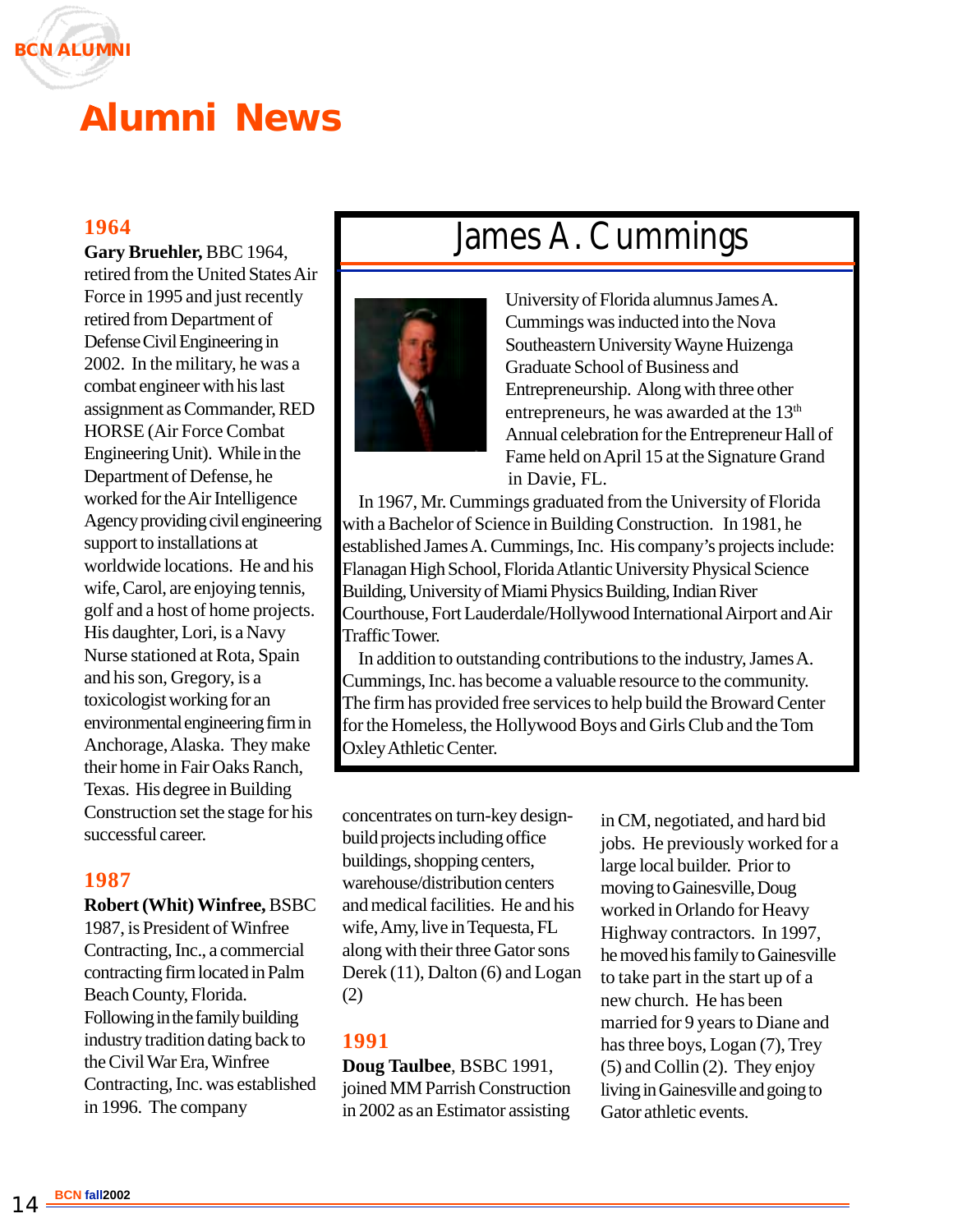

**F. John LaCivita,** BCBC 1991,

was appointed Vice President of Willis A. Smith Construction, Inc. He joined Willis A. Smith Construction, Inc. as a Project Manager in December 1996. LaCivita has extensive construction experience in Florida and holds a state certified general contractor license. He resides in Sarasota County with his wife and two children. LaCivita joins David E. Sessions, President and Joseph A. Formella, Vice President in management of Willis A. Smith Construction. The firm is celebrating its  $30<sup>th</sup>$  year in business as a local general contractor specializing in the construction of schools, churches, commercial and industrial buildings.

**Joey Mandese**, BSBC 1991, has joined J. Raymond Construction Corp. as Business Development Manager and will head up the Business Development Department in the Longwood, FL office. He was formerly the Director of Preconstruction Services for M.M. Parrish Construction in Gainesville, FL. While in Gainesville, he served as Committee Chairman for the Commercial Builders Council. Prior to his working in pre-construction, Mr. Mandese was a project manger on several types of projects, including industrial, medical office, entertainment, retail and institutional.

#### **1995**

**Richard K. Shannon,** BSBC

1995, is a Project Manager for Williams Company – Southeast, a general contractor and construction management company in Orlando, FL. Richard has been managing various construction projects throughout the Southeast United States and has been with Williams Company – Southeast for over 7 years. Richard and his wife, Andrea, were married in August 2002

#### **1996**

**Kyle Irby**, BSBC 1996, was hired in October 2001 as vicepresident of SEGARS GROUP, LLC, a company specializing in primarily health care additions and renovations. After graduating with highest honor in May 1996, he worked for Brasfield & Gorrie, LLC in Atlanta as an estimator and project manager for 4 years. Kyle and his wife Michelle (BSBA '97) will celebrate their third anniversary in October 2002. They live in Woodstock, GA.

#### **2000**

**Ed Huene**, BSBC 2000, is currently an Assistant Superintendent for MM Parish Construction. Ed married Melissa Higgins on June 29, 2002. He recently began his second project for the University of Florida

#### **1963 CONTACT INFORMATION:**

Roger Maler rogerm@midsouth.rr.com



**Alumni Job Placement** If you are looking for a job or information abut our Construction Career Fair or job placement services, please log onto our website at: www.bcn.ufl.edu (then click on Job Placement)



Let us Know!!! Tell us about any job appointments, announcements, contact information, etc. E-mail: Joyce de Guzman at deguzman@ufl.edu Or Write: 101 Fine Arts Building C PO Box 115703 Gainesville, FL 32611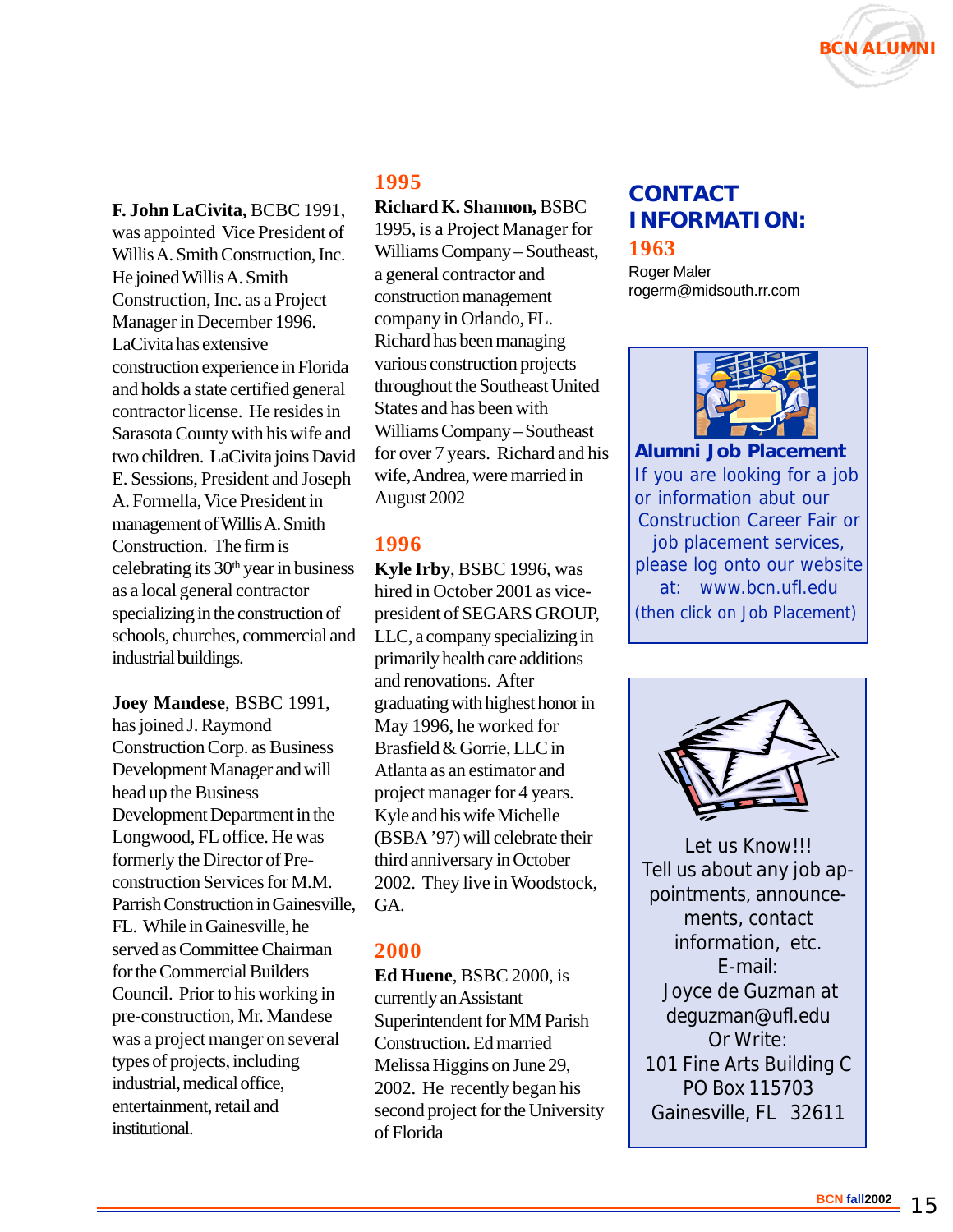

## **NEW FACULTY, STAFF AND APPOINTMENTS**



**William O'Brien**, Ph.D.

 focuses his professional efforts on improving collaboration and coordination among firms in the Architecture, Engineering and Construction (AEC) industry. Dr. O'Brien is an expert on construction supply chain management

and electronic commerce, where he conducts research and consults on both systems design and implementation issues. He is especially interested in the use of the information technologies to support multi-firm coordination, and has worked with several leading firms to implement web-tools in support of supply chain management and related collaborative efforts. Currently, he is Assistant Professor in the M.E. Rinker, Sr. School of Building Construction at the University of Florida where he teaches courses relating to construction information and systems engineering. He is an Affiliate of the University of Florida's Supply Chain and Logistics Engineering Center and actively collaborates with faculty in the departments of Computer Science and Industrial Engineering. He also holds an Adjunct appointment in the Department of Civil & Coastal Engineering. Prior to returning to academia, Dr. O'Brien led product development and planning efforts at Collaborative Structures, a Boston based Internet start-up focused on serving the AEC industry. Dr. O'Brien was the first employee of Collaborative Structures in 1996 and was Vice President for Marketing and Product Development when he left the firm in 1998. Dr. O'Brien holds his doctoral and master's degrees from Stanford University and his bachelor's degree from Columbia University.



#### **Kevin Grosskopf**

graduated from Florida Sate University with a BSCET in 1992, he graduated from the University of Florida with a MSBC in 1993 and a Ph.D. in 1998. His

specialties include distributed generating power plants, MEP and utility systems; research interests in collective threat assessment, protection and recovery of critical infrastructure and high value domestic targets from chemical, biological, radiological, nuclear, explosive-incendiary (CBRNE) events. Consulting and contracting interests in private construction and development projects, financial feasibility analyses and construction accounting; environmentally sustainable design and construction; energy and water resources. He is a member of Associated General Contractors of America (AGC), Institute of Electronic and Electrical Engineers (IEEE), Society of American Military Engineers (SAME), Florida Municipal Electric Association (FMEA), American Public Power Association (APPA), National Association of Underwater Instructors (NAUI), International Association of Nitrox and Technical Divers (IANTD).



**Anne Lockwood Williamson** is Coordinator of Research Programs at the Shimberg Center for Affordable Housing in the M.E. Rinker, Sr. School of Building Construction. She

holds a masters degree in finance earned at the University of Florida in 1987 and is working on completion of a doctoral degree in public administration at the University of Georgia. Ms. Williamson's major area of focus at Shimberg is creation of an affordable housing supply database (www.flhousingdata.shimberg.ufl.edu). This database will be easily accessible through the Florida Housing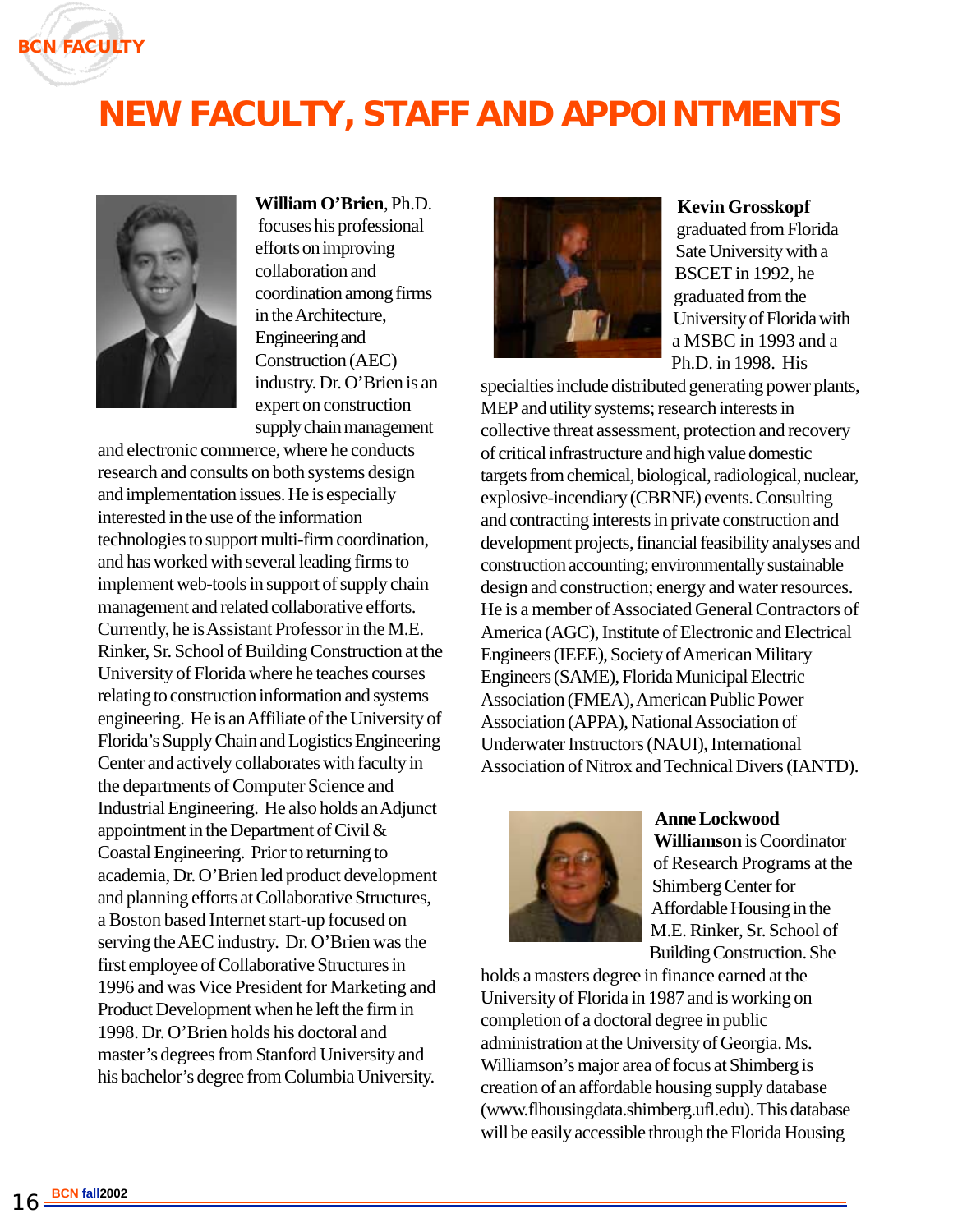

(continued) Data Clearinghouse to facilitate decision making for state and local government policy makers, consumers, housing advocates and members of the development community. Her research interests include housing policy and fiscal impact analysis.

#### **Sallie Schattner** has

been promoted to Admissions/Registrar Officer for the Rinker School. She assists with all the undergraduate issues and advisement for



the BCN and is looking forward to her new challenge. Sallie has been with the Rinker School for eight years and will celebrate her tenth wedding anniversary with her husband, Jerry, in May 2003.



**Patty Barritt** has been promoted to program assistant in the main BCN office. Some of her duties are coordinating job

placement and planning the Career Fair. She looks forward to building a wonderful working relationship with the construction industry through contacts at the Career Fair. Patty has been with BCN for 15 years.

**Joyce de Guzman** is the newest member of the BCN team. She is a program assistant in the main office. Her responsibilities include planning receptions and special events, creating



marketing schemes for the school, creating minor fund raising plans, and producing the school newsletter . In 1999, she graduated from the University of Florida with a Bachelor of Science in Public Relations.

## **FACULTY AWARDS**



Professor Cook has been very active in the area of "Construction Contracts". He was recently awarded a research grant to study the effects of the "No Damages for Delay" clause. The Building Construction Industry Advisory Council

sponsored this research in coordination with the Rinker School. In addition to providing significant and important results, Professor Cook was charged with developing a Continuing Education Course covering this material. The Department of Business and Professional Regulation recently certified the results of the two years of research. The first course offering is being scheduled through the AGC of Central Florida.

In addition to contracts, Professor Cook completed a study of employers to determine their perspective on the necessary skills, qualities and abilities of those considering a professional career in estimating. Based on the results of the survey estimating is no longer considered estimating. It has taken on the duties and responsibilities associated with providing the client an entire array of "preconstruction services". This "service" to the client is seen as critical to the employer and the person who can fill this position is considered to have the potential for a very bright future.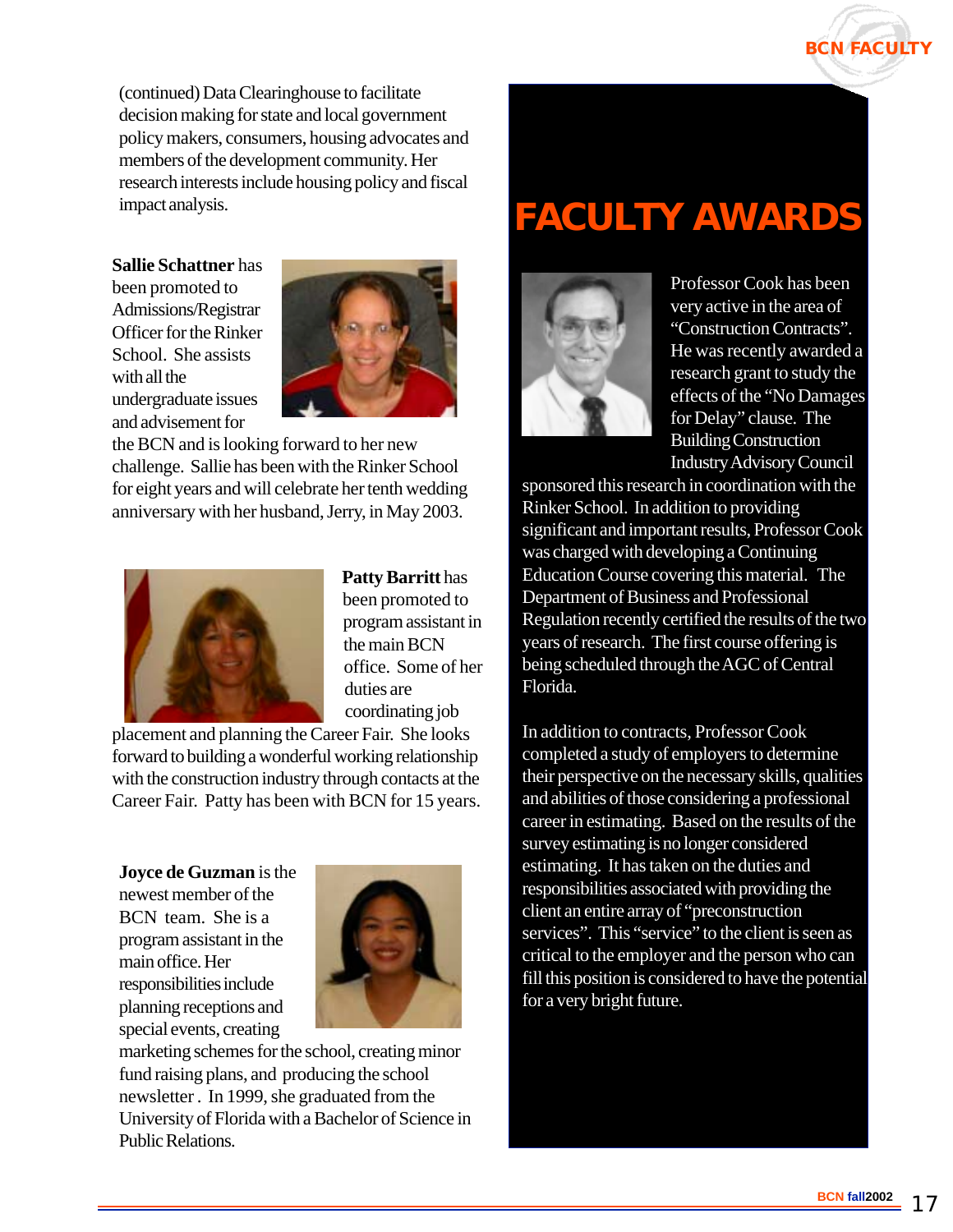#### Show your Rinker Pride! *To PURCHASE:* Contact Joel F. Kaplan 954-501-3110 Joelfkaplan@aol.com



#### Provided by the Student Chapter of ABC

Front Left Chest Logo



**SOUTHOL** 

Back of BCN Gator Shirt



**BCN Gator T-shirt** Colors Available: **Black** White **Blue** 





Front Left Chest Logo

#### **Rinker Polo**

Colors Available: Blue Khaki **White** Charcoal Hunter Green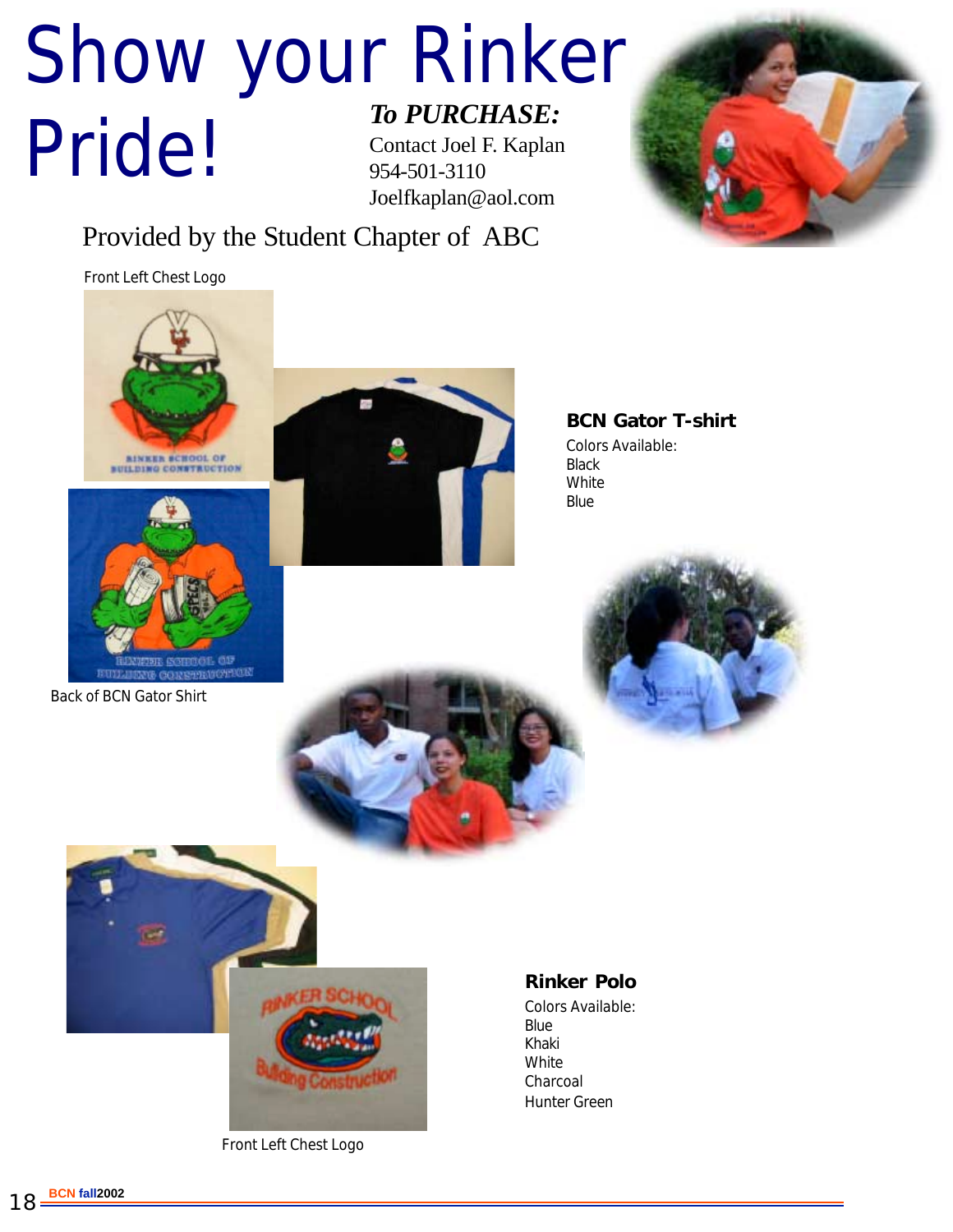

**Rinker School Logo Shirt** Front Left Chest Logo



#### **I- Beam Shirt Our Most Popular** Available only in White

Front Left Chest Logo

**Hats** Logo

> **Price List** Polos - \$22 T-shirts - \$12 Long Sleeve - \$15 Hats - \$12

**Coming Soon:** Window Stickers Camo- Hat Wind Breakers

**Sizes Available:** s M L XL XXL

**\$5 Shipping Charge**

#### **THE ADVISORY COUNCIL**

The M.E. Rinker, Sr. School of Building Construction is honored to have an active Advisory Council whose members, both individual and corporate, serve as an important source of advice and support for the School. Advisory Council is an opportunity for you and your company to form a strong liaison with the School. In this way, we can be assured that our program is current and meets the ever changing needs of the construction industry. We hope you will consider becoming a member of the Advisory Council for the M.E. Rinker, Sr. School of Building Construction.

#### HERE IS MY GIFT FOR THE M.E. RINKER, SR. SCHOOL OF BUILDING CONSTRUCTION

| My gift in the amount of $\$$ | is made to the University of Florida Foundation for the M.E. Rinker, Sr. School of Building |
|-------------------------------|---------------------------------------------------------------------------------------------|
| Construction                  |                                                                                             |

| Name             |       | Please check the appropriate block:                                       |
|------------------|-------|---------------------------------------------------------------------------|
|                  |       | INDIVIDUAL MEMBERSHIP in the BCN Advisory Council<br>□ \$100 Certificate  |
|                  |       | $\Box$ \$300 Plaque                                                       |
|                  |       | $\Box$ \$500                                                              |
|                  |       | $\Box$ \$2000 - includes membership in the University President's Council |
| City             | State | CORPORATE MEMBERSHIP in the BCN Advisory Council                          |
|                  |       | $\Box$ \$300 Plaque                                                       |
| $\mathsf{Zip}\_$ |       | $\Box$ \$500                                                              |
|                  |       | $\Box$ \$2000 - includes membership in the University President's Council |
| Signature        |       |                                                                           |